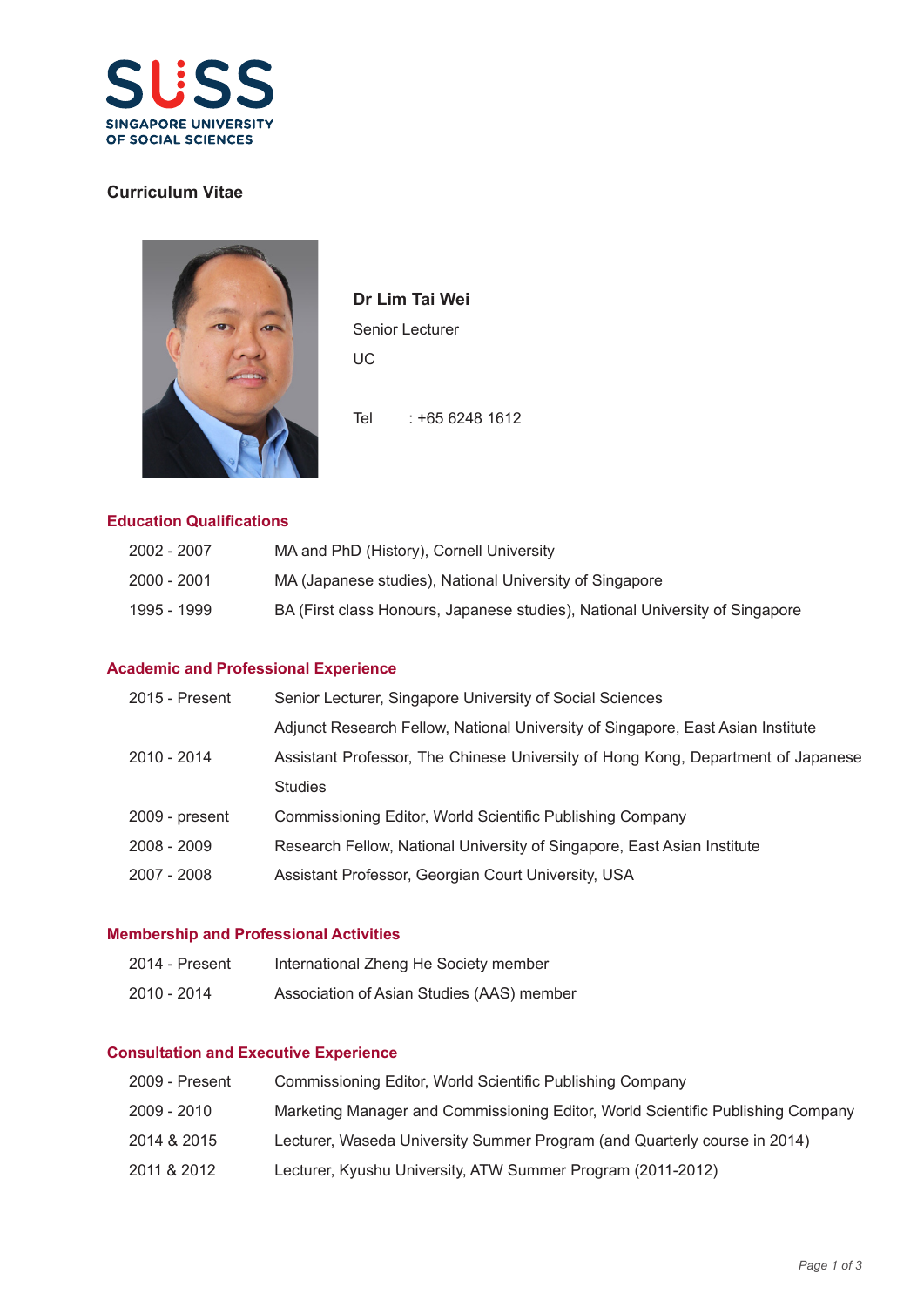#### **Research Interests**

Lim is a historian by training and also an area study specialist (on contemporary China and Japan).

- Subject areas: World history, Energy and environment histories, (North) East Asian history, East Asian studies (Japan and China), Japanese studies, contemporary China studies
- Teaching portfolio: In UniSIM, his teaching interests include World History. He has taught East Asian history and Japanese studies-related courses in the university environment.
- Academic research portfolio: his academic research interests include the theme of energy in World History, energy and environmental histories of contemporary (1945 - present day) Japan and China. He has been working on hydrocarbon fuels, including coal and oil energy histories.
- Policy research portfolio: his policy research interests include contemporary developments in Japan, Hong Kong and China.

### **Selected Publications**

### **Journal Articles:**

- Lim, Tai Wei. "Interpretations of Japanese Modernity: A Case Study of Japan's Energy Transition in the Ceramics Industry." Journal of Asian History 47, no. 1 (2013): 105-118. (Germany: Harrassowitz).
- Lim, Tai Wei "Energy Fuels in Making Sometsuke 染付: Fieldwork Investigation of the Evolutionary History of Arita Porcelain Wares' Kiln-firing Process and the Role of Its Products in the Region" dated 10 June 2013 in Sino-Japanese Studies Vol. 20 (Canada-based: Sino-Japanese Studies), 2013 [also available online at http://chinajapan.org/articles/index.php/sjs/article/view/33]
- Lim, Tai Wei, "Multilateralism and Dependency Theory A Discussion of George Klay Kieh Jr's Ideas, Small States and Coal Resource Management" in African and Asian Studies 13 (Leiden: Brill), 2014, pp. 80- 99
- Lim, Tai Wei, "Re-Centering Trade Periphery through Fired Clay: A Historiography of the Global Mapping of Japanese Trade Ceramics in the Premodern Global Trading Space" dated 2011 Vol. 18 Art 3 in Sino-Japanese Studies (Online: Chinajapan.org), 2011, pp. 43-63.
- Lim, Tai Wei, Perceptions and Misperceptions in Narratives of Energy Use in Post-311 Japan and Implications for China, Journal of Comparative Asian Development, 12:3, (NY and London: Routledge), 2013, pp. 516-554.
- Lim, Tai Wei, "Kyudai's Hakozaki campus: contextualizing the profile of a thriving green campus town within environmental historical studies" in History of Gardens & Designed Landscapes (London and New York: Taylor and Francis Routledge)
- Lim, Tai Wei. "Teaching Sino-Japanese Energy Issues: A Case Study of Area Studies Survey Courses Contextualized Against Northeast Asian and Global Energy Relations." Journal of Chinese Political Science 17, no. 4 (September 2012): 401-420. (New York: Springer).
- Lim, Tai Wei. "Coal Utilization in India and Japan: A Narrative-Analysis." South Asian Journal of Global Business Research 2, no. 1 (January 2013), (UK: Emerald).
- Lim, Tai Wei, "Spirited Away: Conceptualizing a Film-based Case Study through Comparative Narratives of Japanese Ecological and Environmental Discourses." Animation: an interdisciplinary journal Volume 8 Issue 2 July 2013 (London: Sage), 2013.